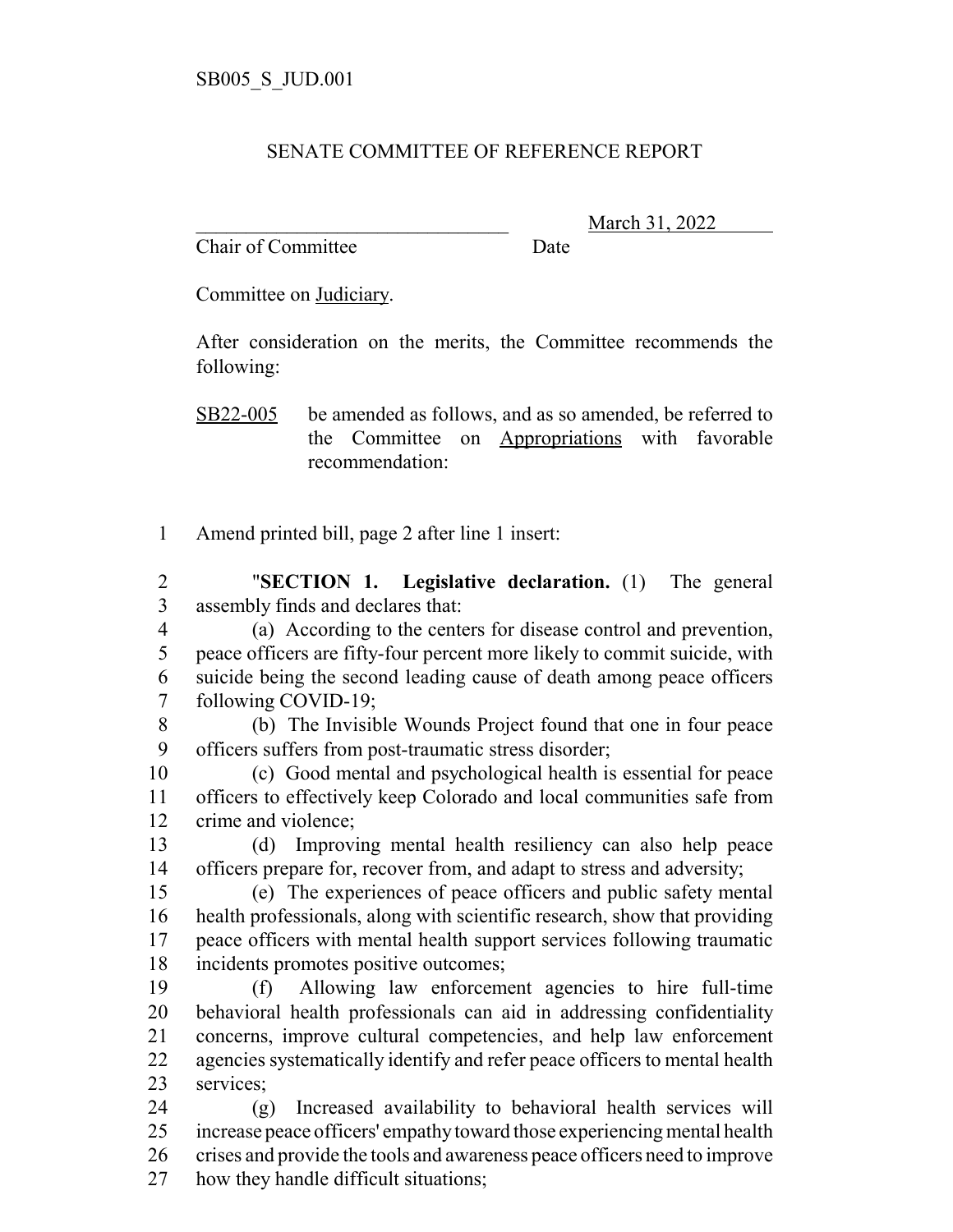(h) Improved access to behavioral health support services through 2 peer support programs and other programs reduces barriers peace officers may have toward behavioral health support services and will increase their cultural competency in behavioral health support practices;

 (i) Cross-training peace officers in behavioral health and providing student loan repayment options for current and former certified peace officers to receive this training can increase empathy; and

 (j) While behavioral health training is essential for peace officers, there is no training or experience that can fully prepare them for the types of calls and situational challenges they face on a daily basis. Investing in tools and programs to help peace officers manage the stressors that accompany their work can have a positive impact on peace officers' mental health, as well as on community outcomes.

 (2) Therefore, the general assembly declares that investing in additional mental and behavioral health funding and training for peace officers will improve interactions between peace officers and members of the community, have positive public safety outcomes, and help peace officers recover from on-the-job trauma in order to handle the daily stressors of their job.".

- Renumber succeeding sections accordingly.
- Page 2, strike lines 2 through 16.
- Strike page 3.
- Page 4, strike lines 1 through 26.

Renumber succeeding sections accordingly.

 Page 5, strike line 1 and substitute "(2)(e), (2)(f), (4), and (7)(a); and **add** 26  $(2)(g)$  and  $(9)$  as follows:".

Page 5, after line 13 insert:

 "(4) The department shall administer the grant program and, subject to available appropriations, shall award grants as provided in this section from the fund created in subsection (7) of this section. THE DEPARTMENT SHALL TRANSFER THE AWARDED GRANT MONEY TO A GRANT RECIPIENT AS SOON AS PRACTICABLE AFTER THE GRANT RECIPIENT'S GRANT APPLICATION IS APPROVED.

 (7) (a) The peace officers behavioral health support and community partnership fund, referred to in this section as the "fund", is created in the state treasury. The fund consists of gifts, grants, and